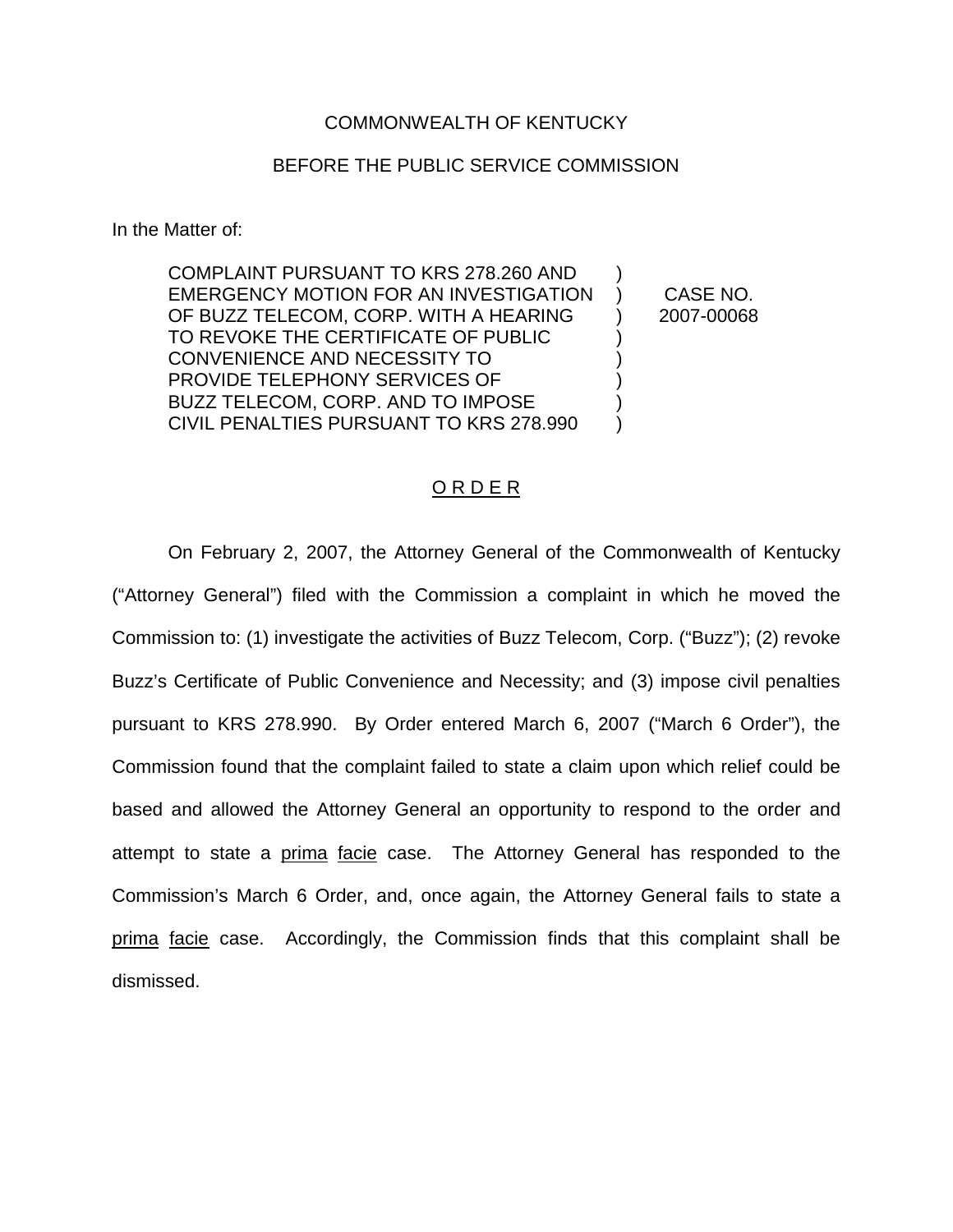#### BACKGROUND

In the March 6 Order dismissing the complaint, we found that relief could not be granted because: (1) Buzz was exempted from the certificate requirements of KRS 278.020;<sup>1</sup> (2) KRS 278.544(4) prevented the Commission from exercising jurisdiction over allegations of insufficient, inadequate, or unreasonable service offered by Buzz; $^2$  and (3) upon investigation, the conduct alleged did not constitute slamming, the unauthorized switching of a telecommunications service provider. $3$  The Commission also noted that telecommunications utilities had been, over the past decade, regulated differently than other industries, citing to various administrative cases and statutes. The Commission provided the Attorney General with an opportunity to respond to its Order.

In response, the Attorney General argues that: (1) the Commission failed to address the fact that KRS 278.543 requires a telecommunications utility to adopt price regulation; (2) the Commission retains jurisdiction over slamming and should investigate the slamming allegations; (3) in order to fulfill its statutory duty pursuant to KRS 278.040, the Commission must investigate Buzz; and (4) if the Commission's argument regarding jurisdiction is correct, then any telecommunications utility can commit illegal acts and then avoid Commission jurisdiction by withdrawing its tariff.

The Attorney General's response not only fails to state a prima facie case, but it also ignores the Commission's role in regulating telecommunications in light of the

 $2$  Id. at 4-5.

 $<sup>3</sup>$  Id. at 6.</sup>

 $<sup>1</sup>$  March 6, 2007 Order at 3.</sup>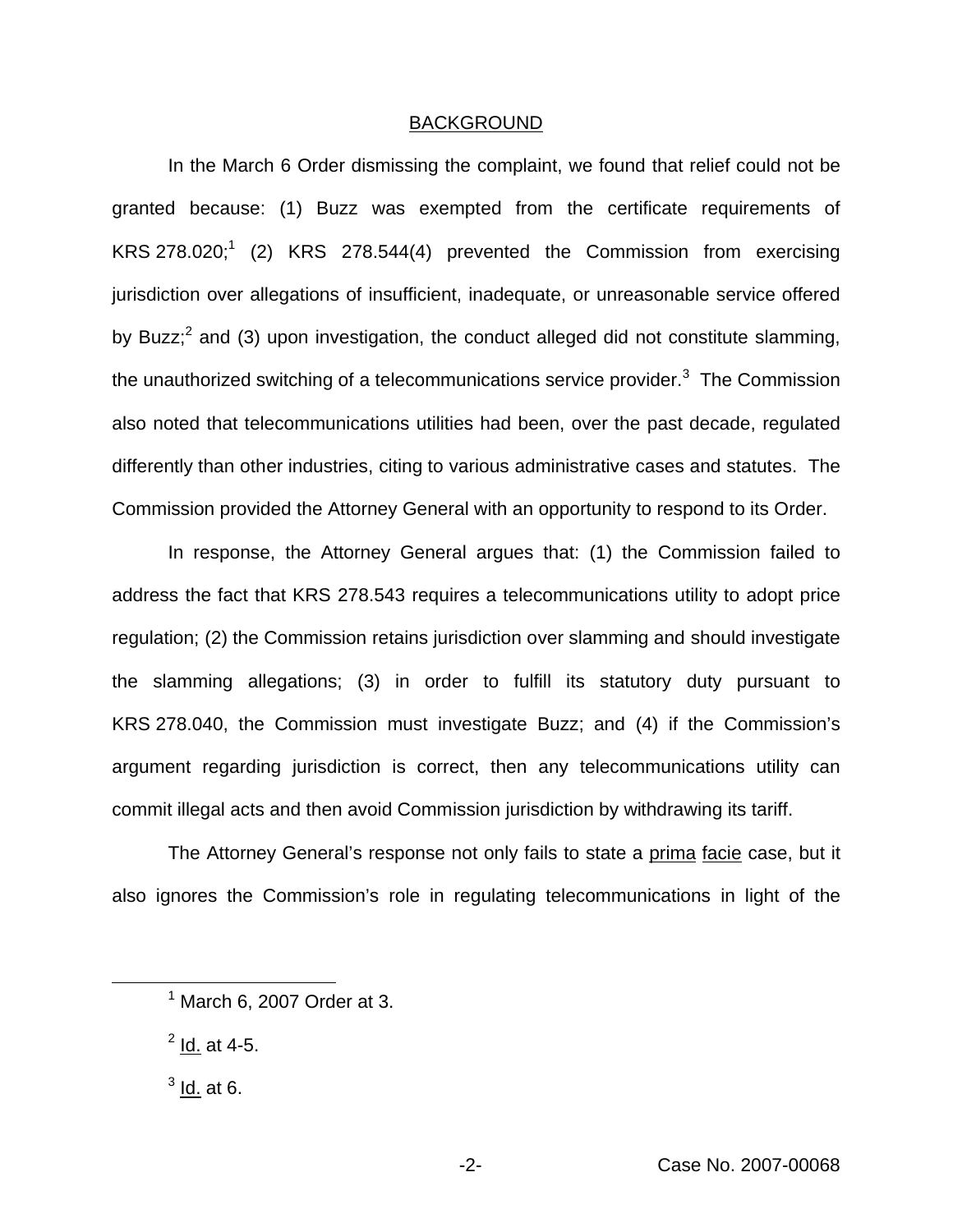passage of House Bill 337 during the 2006 Regular Session of the Kentucky General Assembly. We will address each of the Attorney General's arguments in turn.

# **DISCUSSION**

As a preliminary matter, the Commission never stated or found that it lacked jurisdiction over "slamming" or lacked the necessary power to punish violations of KRS 278.535. To the contrary, our March 6 Order found that, after reviewing the evidence, slamming had not occurred.<sup>4</sup> It was for that reason that the Commission could not pursue the Attorney General's allegations of slamming, not for lack of jurisdiction.<sup>5</sup>

The Attorney General also misapplies KRS 278.543 and KRS 278.544, apparently arguing that in order for Buzz to be "deregulated," it must formally elect the price regulation plan in KRS 278.543.<sup>6</sup> KRS 278.543 is applicable only if Buzz offered basic service, which it did not. Moreover, as noted in the March 6 Order, the Commission has not reviewed the rates of non-dominant telephone utilities, unless upon complaint.<sup>7</sup> Whether or not Buzz elected under KRS 278.543 does not affect the

<sup>4</sup> Order at 7.

 $<sup>5</sup>$  At no point in this proceeding has the Commission stated, explicitly or implicitly,</sup> that it lacked jurisdiction to punish violations of KRS 278.535. Jurisdiction over complaints for slamming was specifically and clearly reserved to the Commission in HB 337, which is codified as KRS 278.542(1)(g). The Commission's jurisdiction to enforce the provisions of KRS 278.535 is as it was prior to the enactment of House Bill 337.

<sup>6</sup> Response at 2.

 $7$  Order at 3, citing Administrative Case No. 359, Exemptions of Interexchange Carriers, Long-Distance Resellers, Operator Service Providers and Customer-Owned, Coin-Operated Telephones (Ky. PSC June 21, 1996).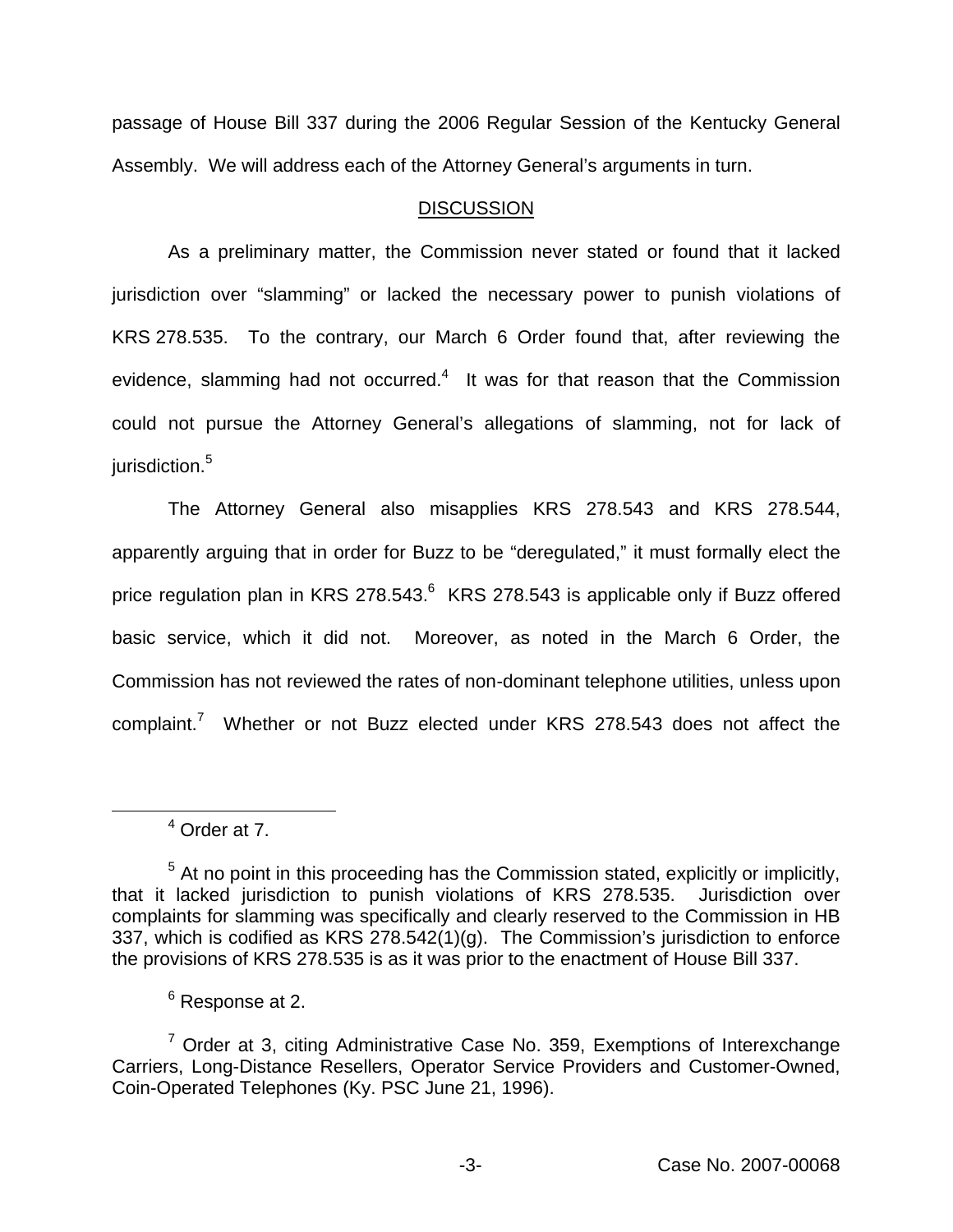Commission's analysis regarding the application of KRS 278.544(4) to the Attorney

General's complaint. KRS 278.544 provides, in relevant part, that:

The following provisions of this section **shall apply and be enforced equally to all telephone utilities**, unless otherwise specifically stated in this section. . .(4) Notwithstanding any provision of the law to the contrary, nonbasic services offered pursuant to the provisions of this section shall be set by the marketplace and are not governed by **KRS 278.030** and administrative regulations promulgated thereunder. The nonbasic services are exempt from action or review by the commission under KRS 278.160, 278.170, 278.180, 278.190, 278.192, 278.200, 278.230(3), 278.250, 278.255, **278.260**, 278.270, 278.280, 278.290 and 278.300 and administrative regulations promulgated thereunder, except as specifically stated in KRS 278.541 to KRS 278.544. (emphasis added.)

It is clear from the foregoing language that the exemptions set forth in KRS 278.544(4) apply to all telephone utilities; no election or adoption is necessary. Buzz's practices and services, which are quite plainly "nonbasic"<sup>8</sup> in nature, are exempt from Commission review under KRS 278.030 and the other statutes exempted in KRS 278.544(4).

The Commission is a "creature of statute and has only such powers as granted by the General Assembly."<sup>9</sup> While KRS 278.040 grants to the Commission jurisdiction over utilities in the state, the General Assembly has narrowed the jurisdiction by the enactment of KRS 278.541 through KRS 278.544.<sup>10</sup> The language of KRS 278.541 through KRS 278.544 articulates what is the Commission's to regulate and what is not.

<sup>9</sup> PSC v. Jackson County Rural Elec. Coop., Inc.*,* 50 S.W.3d 764, 767 (Ky. App. 2000).

 $8$  As defined in KRS 278.541(5).

 $10$  Also, as noted in the March 6 Order, the General Assembly granted the Commission the discretionary authority to limit its oversight of telephone utilities through administrative cases pursuant to KRS 278.512.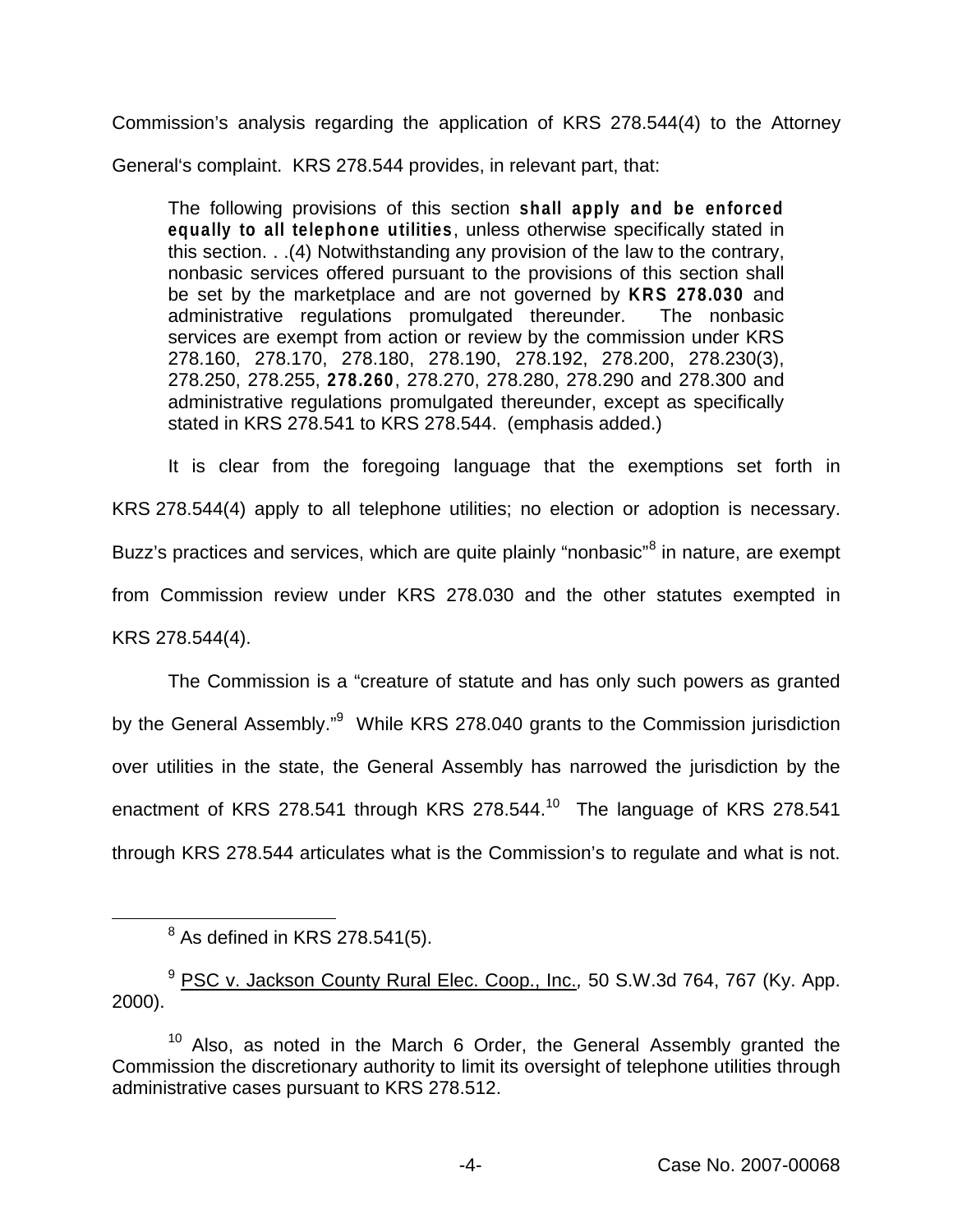The Attorney General points to no statutory language that would negate this language in order to support his argument. The Commission is merely exercising the powers "granted by the General Assembly."<sup>11</sup> The Commission would be in violation of the law if it exceeded that mandate.

The Attorney General's argument that any utility may avoid punishment by merely requesting that its certificate be cancelled or its tariff removed is fallacious and is, in fact, immaterial to his complaint. The Commission still retains authority over violations of subject matter within the jurisdiction conferred on the Commission in KRS Chapter 278 even if a utility, after committing those violations, ceases to operate in Kentucky by either removal of its tariff, revocation of its certificate, or Commission Order. The punishment, however, must be for violations of statutes and regulations over which the Commission has jurisdiction.

The Attorney General has failed to show that Buzz has violated any law over which the Commission has jurisdiction. Our review reveals that no illegal switching of telecommunications providers occurred, and, thus, that there is no violation of KRS 278.535. Rather, it appears that Buzz was sending bills for services it never rendered, to people who had never been its customers. This appears to be a fraudulent billing practice, squarely within the Attorney General's jurisdiction, not the Commission's, and, according to the Attorney General, he has taken action in the Fayette Circuit Court to stop this practice.<sup>12</sup>

 $11$  <u>Id.</u>

<sup>&</sup>lt;sup>12</sup> Response at 3.